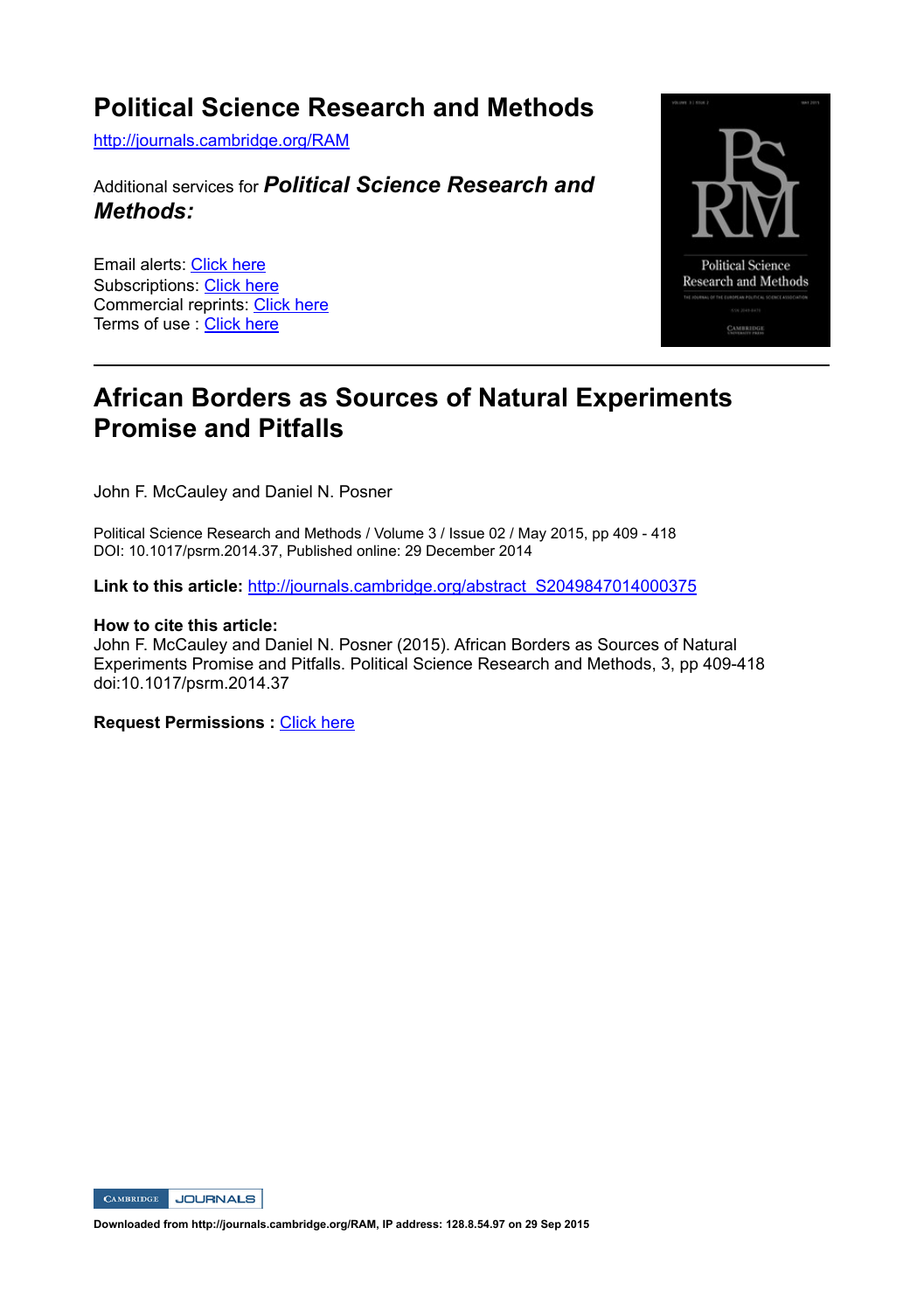© The European Political Science Association, 2014 doi:10.1017/psrm.2014.37

# African Borders as Sources of Natural Experiments: Promise and Pitfalls\*

## JOHN F. MCCAULEY AND DANIEL N. POSNER

*frica's arbitrary country borders have been seized upon as sources of "natural experiments": having randomly assigned people to different country treatments, differences in outcomes on either side of the border can then b* ments": having randomly assigned people to different country treatments, differences graphics, or policies put in place in each country. While methodologically attractive, the use of African borders as sources of natural experiments presents several potential pitfalls. We describe these pitfalls—some common to all studies that employ jurisdictional boundaries, some unique to African borders—and offer guidelines for overcoming them. We conclude that African cross-border studies can provide research advantages similar to well-executed comparative case studies, but that they frequently offer weaker inferential leverage than is claimed.

The borders that separate African countries are largely products of colonial era boundary<br>making, drawn without respect to—and in some cases in nearly complete ignorance of—<br>the sociological, cultural, and historical chara making, drawn without respect to—and in some cases in nearly complete ignorance of the sociological, cultural, and historical characteristics of the peoples they partitioned (Asiwaju [1985;](#page-8-0) Englebert, Tarango and Carter [2002;](#page-9-0) Hargreaves [2005\)](#page-9-0). This has made them scapegoats for a host of contemporary problems in Africa, ranging from ethnic conflict to poor economic performance to civil war. In recent years, however, Africa's arbitrary borders have been seized upon for a different purpose: as a source of natural experiments in the social sciences. The drawing of the boundary and the allocation of populations to each political unit is interpreted as having randomly assigned the inhabitants of the border area to different treatments; differences in attitudes, behavior patterns, or other outcomes observed among the people living in each country's border area are then attributed to differences in the political institutions, country-level demographics, histories, and public policies to which they have each been exposed.

[Table 1](#page-2-0) provides a partial listing of studies that exploit African borders for this purpose. While the studies vary in the explicitness of their emphasis on causal identification, all are motivated by the intuition that comparing outcomes across an arbitrarily drawn national boundary can provide leverage for understanding the impact of the characteristics that differ on either side.<sup>1</sup>

<sup>\*</sup> John F. McCauley, Assistant Professor of Government & Politics, Department of Government & Politics, University of Maryland, College Park, 3140 Tydings Hall, College Park MD 20742, USA (mccauley@umd.edu). Daniel N. Posner, Professor of International Development, Department of Political Science, University of California, Los Angeles 4289 Bunche Hall, Los Angeles CA 90095, USA (dposner@polisci.ucla.edu). The authors thank the UCLA Globalization Research Center Africa for financial support; Ibrahima Ouattara, Aimé Bado, Ollo Edmond Da, and Warhanti Da for their excellent research assistance, and Denis Cogneau, Elise Huillery, and the DIAL research team for sharing data. Useful comments were received from Daniel de Kadt, Chad Hazlett, members of the Working Group in African Political Economy, participants at the 2012 Princeton Experimental Research Workshop, and two anonymous reviewers.<br><sup>1</sup> Africa is not the only region in which researchers have exploited jurisdictional borders for explanatory

leverage. Sahlins ([1989\)](#page-10-0) employs a similar strategy on the France–Spain border, as does Elton [\(2005\)](#page-8-0) on the border between Peru and Ecuador, Passi [\(2005](#page-10-0)) on border of Russia and Finland, and Mendoza ([2000](#page-9-0)) on the border between Spain and Portugal. A number of studies in the American Politics literature exploit the borders between US states (Card and Krueger 1994), municipalities (Keele and Titiunik [2014a](#page-9-0)), and media markets (Krasno and Green 2008; Gerber et al. 2011; Keele and Titiunik [2014b](#page-9-0)) for similar purposes.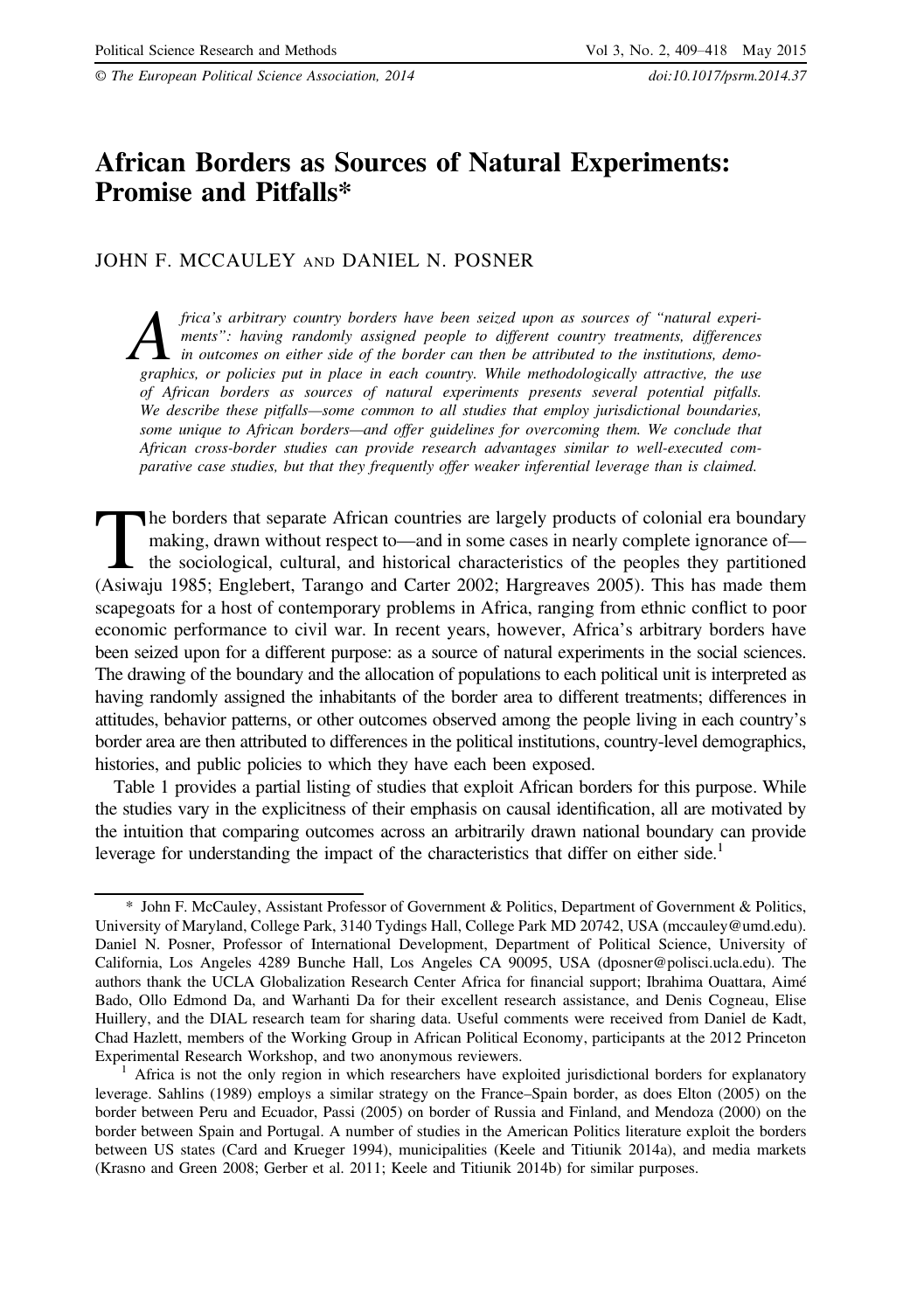| Study                                                 | Border Studied             | Claimed Treatment; Cross-Border Difference      | Outcome of Interest that Varied                |
|-------------------------------------------------------|----------------------------|-------------------------------------------------|------------------------------------------------|
| Asiwaju (1976)                                        | Nigeria-Benin              | Colonial practices                              | Evolution of traditional customs               |
| Berger $(2009)^a$                                     | Northern–Southern Nigeria  | Tax institutions                                | Quality of government services                 |
| Bubb (2013)                                           | Ghana–Côte d'Ivoire        | De jure property rights                         | Local development; de facto property<br>rights |
| Coast (2002)                                          | Kenya–Tanzania             | Socialist versus capitalist national policies   | Socio-economic conditions                      |
| Cogneau and Moradi (forthcoming)                      | Ghana-Togo                 | Colonial policy toward missionary schools       | Literacy and religious affiliation             |
| Cogneau, Mesplé-Somps and<br>Spielvogel (forthcoming) | Five West African borders  | Cash crop production and pricing policies       | Socio-economic welfare                         |
| Firmin-Sellers (2000)                                 | Ghana-Côte d'Ivoire        | Property rights policy                          | Class formation                                |
| Huillery $(2009)^a$                                   | Former French West Africa  | Colonial public investment                      | Development and education outcomes             |
| Jones, Pattanayak and Sills (2006)                    | Benin-Togo                 | Democratic institutions                         | Household innovation                           |
| Laitin (1986)                                         | Nigeria-Benin              | Modes of political administration               | Salience of religious identity                 |
| Lee and Schultz $(2012)^{a}$                          | French-British Cameroon    | Colonial institutions (indirect/direct rule)    | Wealth; public goods provision                 |
| McCauley and Posner (2014)                            | Burkina Faso–Côte d'Ivoire | Elite mobilization during conflict              | Attachment to different social identities      |
| Miles and Rochefort (1991)                            | Nigeria-Niger              | Colonial reliance on traditional administration | Attachment to different social identities      |
| Miles (1994)                                          | Nigeria-Niger              | Colonial experience                             | Various                                        |
| Miles (2005)                                          | Nigeria-Niger              | Degree of administration and boundary control   | Attachment to national and local identities    |
| MacLean $(2010)$                                      | Ghana-Côte d'Ivoire        | State-building experience                       | Reciprocity norms; informal institutions       |
| Miguel $(2004)$                                       | Kenya-Tanzania             | Nation-building policies                        | Public goods provision                         |
| Michalopoulos and Papaioanno (2011)                   | Various                    | Presence of partitioned ethnic group            | Conflict and violence                          |
| Michalopoulos and Papaioanno (2014)                   | Various                    | National institutions                           | Subnational economic performance               |
| Posner $(2004)$                                       | Zambia-Malawi              | Relative size of ethnic communities             | Salience of identities; inter-group conflict   |
| Ralston $(2012)$                                      | Kenya-Uganda               | Disarmament policy                              | Violence; livestock raids                      |
| Robinson (2014)                                       | Zambia-Malawi              | Salience of national identity                   | Interpersonal trust                            |
| Welch (1966)                                          | Togo–Ghana                 | Colonial and nationalist experiences            | African political unity                        |

<span id="page-2-0"></span>

| Studies that Use African Borders as Sources of Quasi-Experimental Leverage<br>TABLE 1 |  |  |
|---------------------------------------------------------------------------------------|--|--|
|---------------------------------------------------------------------------------------|--|--|

*Note*:  ${}^{a}$ These studies exploit former colonial boundaries within present-day African states; they may also be considered part of this literature.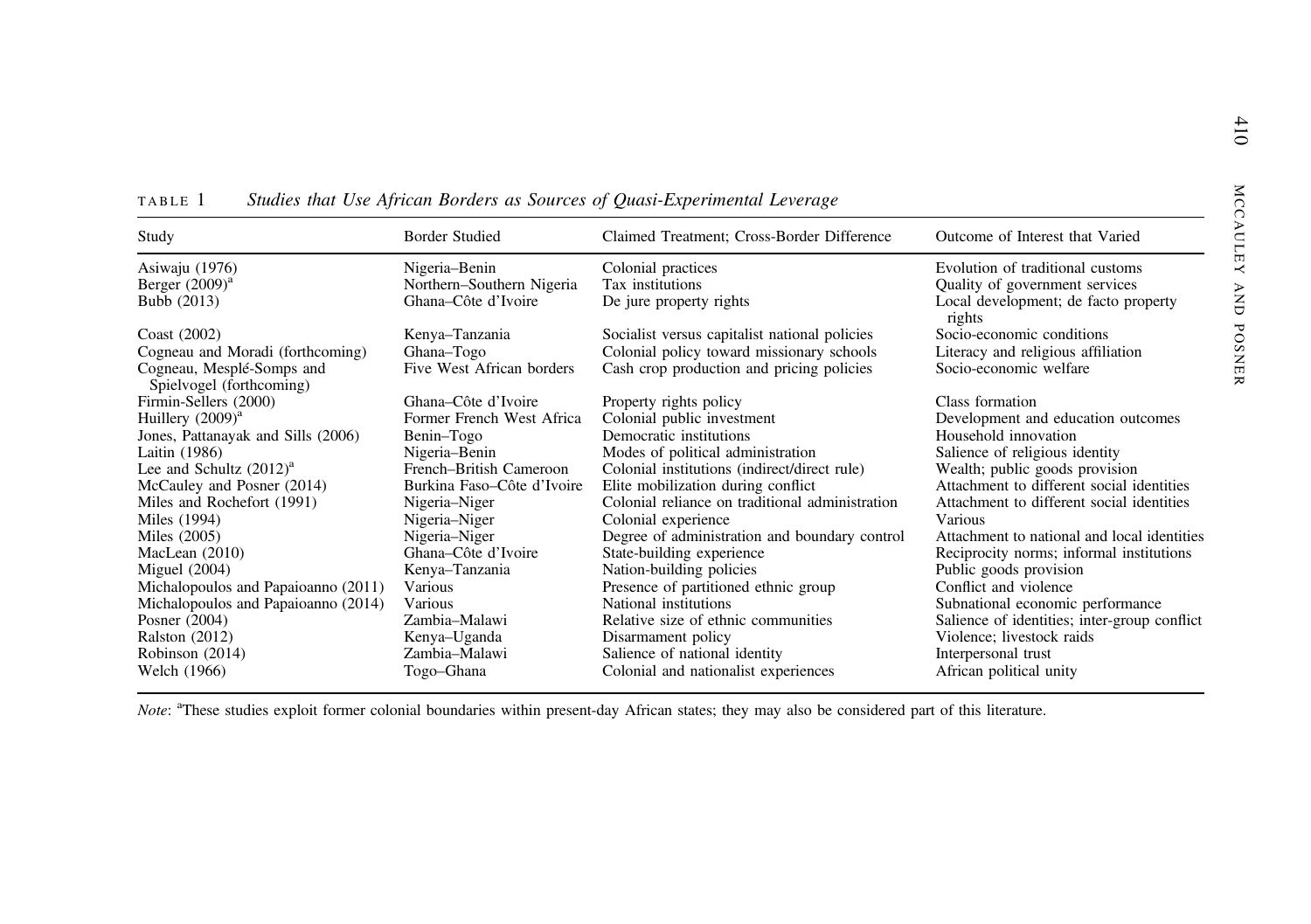Although the attractiveness of African borders as sources of quasi-experimental leverage is rooted in their arbitrary nature, their utility for making causal claims goes beyond this key characteristic. The fact that Africa's country borders were drawn by actors who have long since left the stage also provides an advantage because it permits researchers to rule out the possibility that the assignment to treatment was a strategic political decision made in light of its anticipated effects. This problem plagues many experimental studies built around policy interventions (e.g., redistricting or the implementation of quotas), but it can safely be ruled out for most African border studies, as the assignment of populations to different political jurisdictions was carried out by decision makers who had no way of benefiting from, let alone anticipating, most outcomes of interest to contemporary researchers. In addition, because most African borders were wholly novel creations, rather than alterations of previous boundaries, their use avoids the problem posed in many jurisdictional studies by sub-groups within the treated and untreated units (e.g., legacies of previous border demarcations) for whom outcomes may vary (Sekhon and Titiunik [2012\)](#page-10-0).

Notwithstanding these clear benefits, however, African cross-border studies are not without their pitfalls. Some of these pitfalls—especially those related to the exploitation of a jurisdictional boundary—have been highlighted in the spate of recent books and articles on natural experiments (see especially Keele and Titiunik [2014a](#page-9-0); Keele and Titiunik [2014b](#page-9-0), but also Dunning [2008;](#page-8-0) Druckman et al. [2011;](#page-8-0) Dunning [2012;](#page-8-0) Gerber and Green [2012;](#page-9-0) Sekhon and Titiunik [2012](#page-10-0) for more general treatments). Others are unique to the subset of natural experiments that specifically involve African borders. The objective of this brief note is to outline four of these potential pitfalls and to recommend strategies for overcoming them. A secondary goal is to underscore that, even when these fixes are applied, researchers may still need to qualify their claims about the methodological advantages of using African borders as sources of natural experiments.

#### IS THE BORDER ARBITRARY?

First, African cross-border studies are potentially vulnerable to a very basic criticism: that the boundaries they exploit may not, in fact, have been arbitrarily drawn. For the border between two countries to be amenable to study as a natural experiment, the assignment of subjects to one side of the border or the other must be as-if random (Dunning [2008\)](#page-8-0). This condition is necessary to ensure that the potential outcomes of the units being compared on either side of the border be they individuals, communities, bureaucracies, or economies—are independent of treatment assignment. Where African borders follow meridians, parallels, or other rectilinear or curved lines (as they do in about 80 percent of cases), they can plausibly be taken as exogenous to the characteristics of people and places on the ground (Englebert, Tarango and Carter [2002](#page-9-0); Alesina, Easterly and Matuszeski [2011\)](#page-8-0). However, where they follow geographical features such as rivers and watersheds, or where the negotiations that led to their drawing explicitly took account of historical or demographic factors, it is possible that pre-partition settlement patterns caused the populations lying on either side to differ in material ways. For example, the high-density border between Benin and Nigeria exploited in Asiwaju's ([1976](#page-8-0)) study of traditional customs was intentionally drawn according to local ethnic settlement patterns (see Brownlie [1979](#page-8-0); Green [2012\)](#page-9-0). That between Nigeria and Niger, exploited in Miles' several studies, was drawn to correspond to the northern edge of Usman dan Fodio's jihad conquest (Englebert, Tarango and Carter [2002\)](#page-9-0). In general, to the extent that potential outcomes are related to social identities, they may differ among the populations lying on each side of these borders.

As shown in [Table 2,](#page-4-0) fewer than half of the studies listed in [Table 1](#page-2-0) contain an explicit evaluation of the arbitrariness of the border they study. For those designing new research set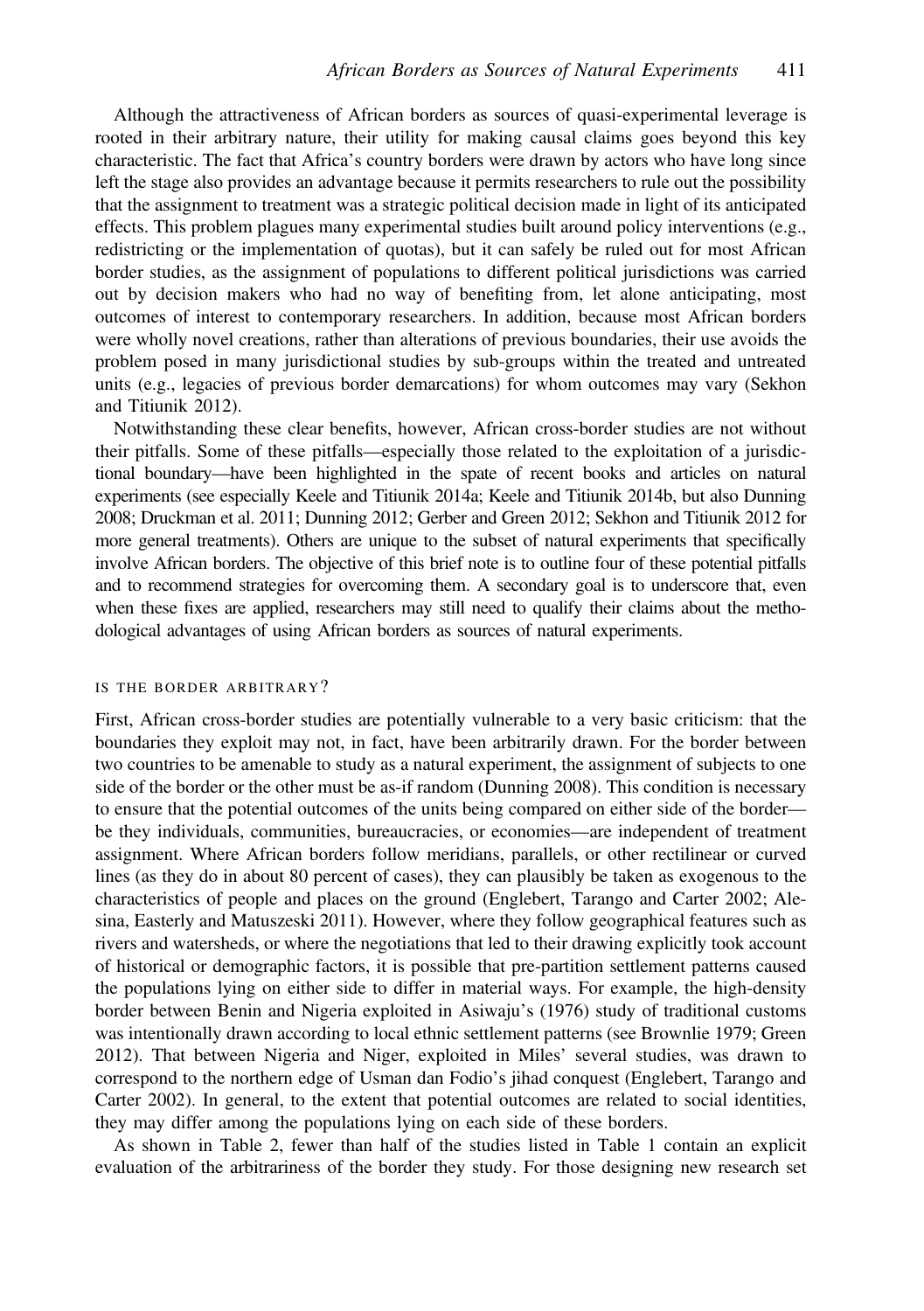| Study                                                | Evaluates<br><b>Arbitrariness</b><br>of Border? | Accounts for<br>Cluster<br>Randomization? | Evaluates<br>Alternative<br>Treatments? | Accounts for<br>Non-Closed<br>Borders? |
|------------------------------------------------------|-------------------------------------------------|-------------------------------------------|-----------------------------------------|----------------------------------------|
| Asiwaju (1976)                                       |                                                 |                                           |                                         |                                        |
| Berger $(2009)^a$                                    |                                                 |                                           |                                         |                                        |
| Bubb (2013)                                          |                                                 |                                           |                                         |                                        |
| Coast (2002)                                         |                                                 |                                           |                                         |                                        |
| Cogneau and Moradi (forthcoming)                     |                                                 |                                           |                                         |                                        |
| Cogneau Mesplé-Somps and<br>Spielvogel (forthcoming) |                                                 |                                           |                                         |                                        |
| Firmin-Sellers (2000)                                |                                                 |                                           |                                         |                                        |
| Huillery (2009)                                      |                                                 |                                           |                                         |                                        |
| Jones, Pattanayak and Sills (2006)<br>Laitin (1986)  |                                                 |                                           |                                         |                                        |
| Lee and Schultz (2012)                               |                                                 |                                           |                                         |                                        |
| McCauley and Posner (2014)                           |                                                 |                                           |                                         |                                        |
| Miles and Rochefort (1991)                           |                                                 |                                           |                                         |                                        |
| Miles (1994)                                         |                                                 |                                           |                                         |                                        |
| Miles $(2005)$                                       |                                                 |                                           |                                         |                                        |
| MacLean (2010)                                       |                                                 |                                           |                                         |                                        |
| Miguel $(2004)$                                      |                                                 |                                           |                                         |                                        |
| Michalopoulos and Papaioanno $(2013)^{a}$            |                                                 |                                           |                                         |                                        |
| Michalopoulos and Papaioanno $(2014)^{a}$            |                                                 |                                           |                                         |                                        |
| Posner $(2004)$                                      |                                                 |                                           |                                         |                                        |
| Ralston $(2012)$                                     |                                                 |                                           |                                         |                                        |
| Robinson (2014)                                      |                                                 |                                           |                                         |                                        |
| Welch (1966)                                         |                                                 |                                           |                                         |                                        |

<span id="page-4-0"></span>TABLE 2 Evaluation of Cross-Border Studies in Overcoming Methodological Pitfalls

Note: <sup>a</sup>These studies focus on borders that partition ethnic groups; as a result, they assume (though do not explicitly evaluate) the arbitrariness of those borders.

astride African borders, historical records and databases of boundary demarcation will provide many of the answers needed to determine the plausibility of the as-if random assumption. Data collected by Alesina, Easterly and Matuszeski [\(2011](#page-8-0)) on how straight or "squiggly" each country's borders are also provide useful information.<sup>2</sup> Alesina, Easterly and Matuszeski ([2011\)](#page-8-0) and Englebert, Tarango and Carter ([2002\)](#page-9-0) both provide information about the extent to which a country's borders partition ethnic groups, which provides another indicator of arbitrariness.<sup>3</sup> Brownlie's dictionary of African borders (1979) details negotiations between colonial and traditional administrators and identifies a number of specific exceptions to the assumption of arbitrary demarcation.<sup>4</sup> In addition, socio-economic and demographic data, as well as anthropological accounts from the first decades of colonial rule, if available, can help to bolster the claim of pre-treatment equivalence across populations on each side of the border.<sup>5</sup>

 $2$  Note, however, that the Alesina, Easterly and Matuszeski [\(2011](#page-8-0)) data are only provided at the country level, aggregating information from all of a country's bilateral borders. For most purposes, what researchers will need is data about a particular bilateral border (or, in some cases, just a specific section of it). Helpful additional sources include the International River Boundaries Database at<https://www.dur.ac.uk/ibru/resources/irbd/> and the International Boundary Study at [http://www.law.fsu.edu/library/collection/limitsinseas/numericalibs-tem-](http://www.law.fsu.edu/library/collection/limitsinseas/numericalibs-template.html)

[plate.html.](http://www.law.fsu.edu/library/collection/limitsinseas/numericalibs-template.html)<br><sup>3</sup> Englebert, Tarango and Carter's ([2002\)](#page-9-0) data are provided at the country-dyad level, and thus may be more useful for many studies.

 $4$  Green [\(2012](#page-9-0)) also provides examples of borders whose boundaries were drawn by colonial rulers in consideration of their commercial interests and/or their desire not to bisect ethnic communities.

 $5$  Huillery [\(2006](#page-9-0)) employs data of this sort to compare communities across national borders in West Africa.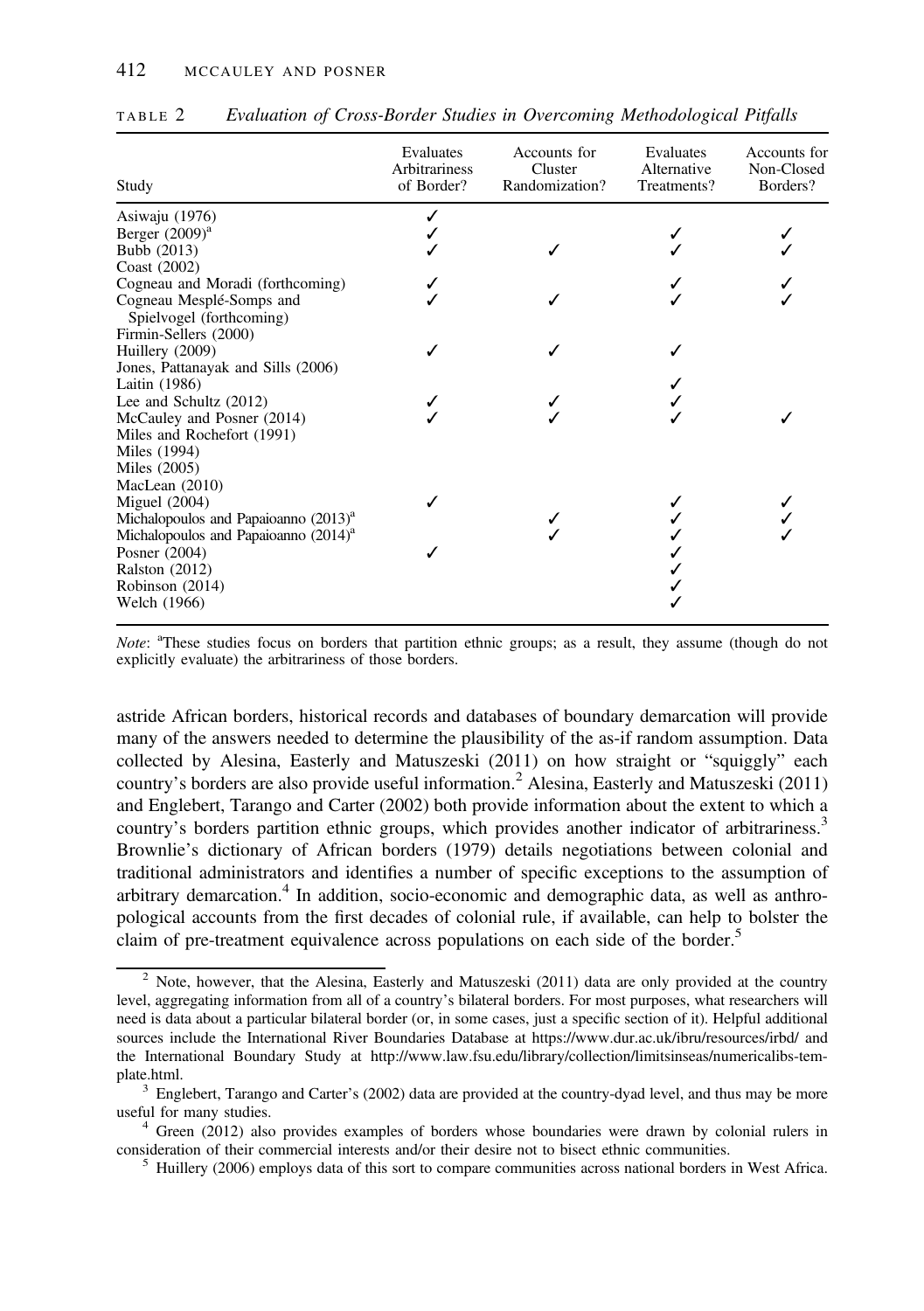#### CLUSTER RANDOMIZATION

A second potential pitfall stems from the fact that, as in all natural experiments built around jurisdictional boundaries, individuals in African cross-border studies are not individually randomized to treatment but are instead assigned as a cluster to one country treatment or the other.<sup>6</sup> True randomization would involve first defining the population in the border area and then assigning people to sides of the border via a mechanism such as a lottery.

Cluster randomization presents a problem to the extent that potential outcomes are correlated with geographic proximity: that is, if people who live near each other react similarly to the same treatment, but differently from those who live elsewhere. Because treatment is assigned at the cluster level—the level of the regions directly abutting either side of the border in most of the cross-border studies listed in [Table 1](#page-2-0)—one must take seriously the possibility that potential outcomes within each cluster may correlate, which will reduce the study's effective sample size and increase the variance of the estimated treatment effect. Researchers will therefore have artificially inflated confidence in their findings if they conduct their analyses incorrectly (but as is often done) at the individual level (Dunning [2012](#page-8-0)).

This problem is reduced if the treatment groups on either side of the border are nearly as geographically proximate as the people in each cluster are to one another, as this will generate similar distributions of characteristics in the populations on either side of the border and reduce the gap between the within-cluster and cross-cluster variance in potential outcomes—at least to the extent that relevant covariates are correlated with adjacency. Adjacency is thus a design feature strongly advocated by Keele and Tituinik [\(2014a\)](#page-9-0), and it is part of the rationale in many cross-border studies for selecting villages for comparison that are located extremely close to one another on either side of the border; the other of course is that the assumption of as-if random assignment is most plausible right at the country discontinuity. Indeed, of the studies we list in [Table 1,](#page-2-0) all except Miguel [\(2004](#page-9-0)) situate their cross-border clusters in close proximity to the boundary, or at least at sites with a shared predominant ethnic identity in adjacent regions. Even so, the most conservative approach is to analyze the data by cluster mean rather than at the individual level. As shown in [Table 2](#page-4-0), however, only a minority of studies actually adopt this strategy.

### WHAT IS THE TREATMENT?

A third challenge in cross-border studies in Africa lies in identifying what exactly the treatment is. In many natural experiments, the treatment is unambiguous: (narrowly) winning an election; being exposed to a radio broadcast; being drafted into the military; having one's village council presidency be reserved for a woman or a member of a historically disadvantaged caste. By contrast, in natural experiments built around the arbitrary demarcation of African country borders, the exact nature of the treatment is often far from straightforward. Is the variation the researcher seeks to explain owing to differences in the two countries' colonial legacies? Differences in their post-partition histories and institutions (and, if so, which ones)? Differences in their demographic composition? Miguel ([2004\)](#page-9-0), for example, asserts that the differential outcomes he observes in Kenya and Tanzania are because of the nation-building strategies initiated by Tanzania's President Julius Nyerere. However, they may be just as plausibly a function of Kenya's more polarized ethnic demography, more competitive politics, greater degree of market integration, or any number of other factors. In MacLean's [\(2010](#page-9-0)) account of informal institutions along the Côte d'Ivoire–Ghana border, differences in informal reciprocity are explained by

<sup>6</sup> Or at any rate they were assigned to one country treatment or the other at the time the border was drawn. Whether they (or their descendants) moved subsequently is a separate issue, which we discuss below.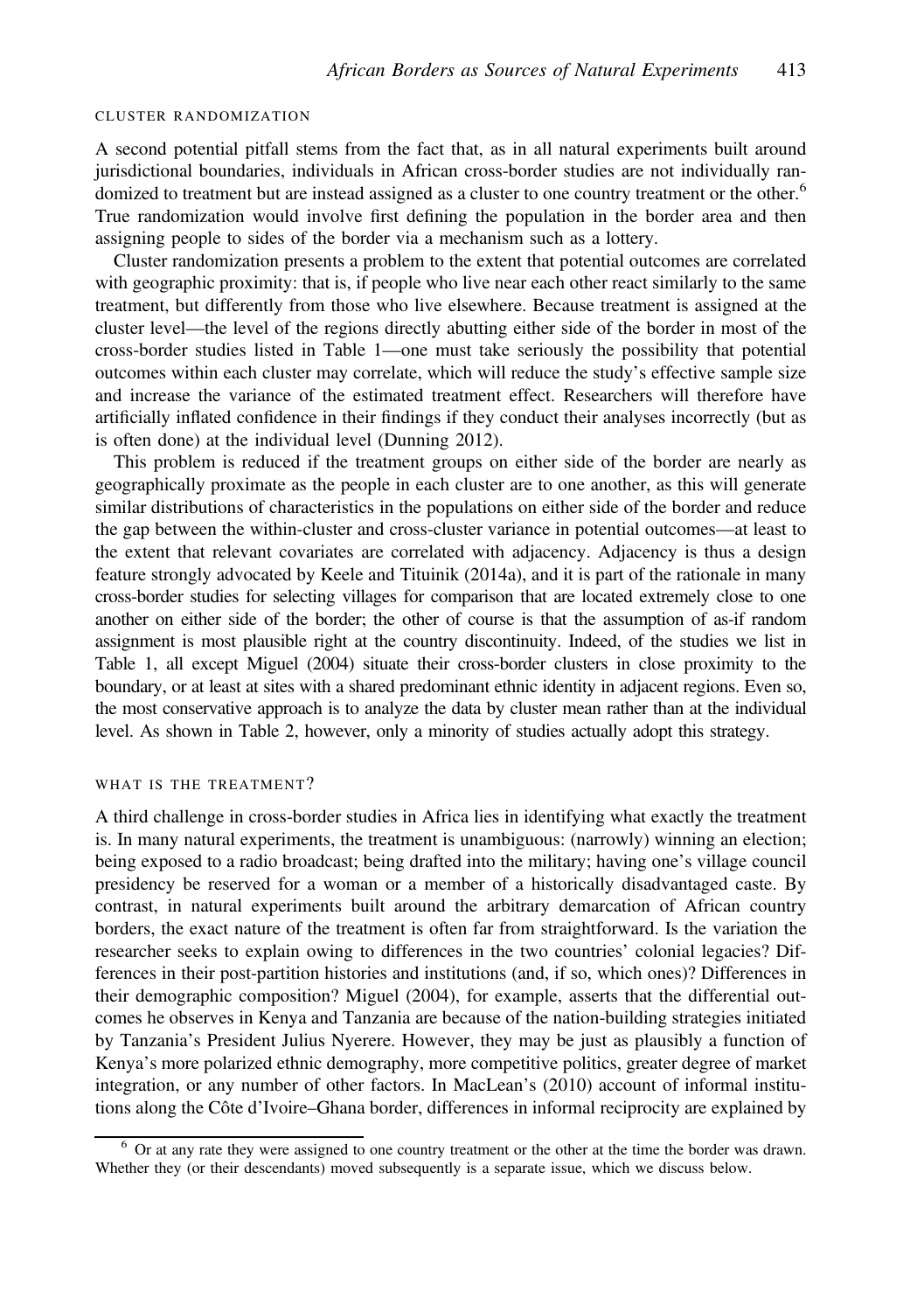the centralized nature of the state in Côte d'Ivoire. However, they might equally result from the relatively weaker presence of labor migrants in Ghana. The problem in both of these cases—and in every other African border study—is that multiple treatments co-vary and affect the areas of interest simultaneously, making it very difficult to parse each treatment's relative contribution to the outcome the researcher seeks to explain (Keele and Titiunik [2014a;](#page-9-0) Keele and Titiunik [2014b\)](#page-9-0). Dunning [\(2012\)](#page-8-0) terms this the "bundling" or "compound treatment" problem, and while it threatens many natural experiments, it applies to African cross-border studies with particular force as the country border also defines the boundary between the multiple treatments that stem from the whole range of differing national institutions and policies in each country. The challenge is deepened by the number of changes that are likely to have taken place on either side of the border since it was drawn, and thus the number of different treatments that must be considered.

The solution to this problem involves weighing competing explanations with careful historical and institutional analysis, the consideration of geographic and demographic variables, and other valuable and appropriate—though almost always non-experimental—research techniques (see, as an example, Posner [2004\)](#page-10-0). The methodological attractiveness of the cross-border framework is thus blunted by the fact that the ultimate explanation for the outcome of interest almost always relies on non-experimental analysis and argumentation.

An additional complication is that these designs, like differences-in-differences and other strategies, estimate the difference in outcomes under two (or more) treatments, and in many cases neither may be an obvious "control" condition for the other. For example, in Jones, Pattanayak and Sills's [\(2006](#page-9-0)) study of household innovation across the Benin–Togo boundary, differences in rates of innovation adoption may be a function of either democratic institutions in Benin or authoritarian institutions in Togo. We can conclude that regime type matters, but not whether democracy is conducive to innovation or authoritarianism depresses it. In Cogneau and Moradi ([forthcoming](#page-8-0)) and Lee and Schultz [\(2012](#page-9-0)), both of which exploit the ostensibly arbitrary border between former French and British colonies, is it the French colonial legacy or the British colonial legacy that matters? The point is that most African cross-border studies present a more complicated inferential problem than, say, a medical experiment, where a control group is present and the source of the observed variation is unambiguous.<sup>7</sup> Thus, researchers employing African cross-border research designs must attempt to assess whether these differences stem from some characteristic of Country A, some characteristic of Country B, or a combination of the two.

### TREATMENT GROUPS ARE NOT CLOSED

Finally, while spillover of treatments across borders is a concern in any cross-border study, another—and in the context of African cross-border designs, potentially bigger—problem is the spillover of research subjects.<sup>8</sup> This problem stems from the fact that, unlike in, for example, a

Note that the absence of a true control group is not just a problem with cross-border experiments. Many experimental designs involve the comparison of multiple treatments without a control (e.g., Merolla and Zechmeister [2013](#page-9-0); Angrist and Lavy [1999](#page-8-0)).<br><sup>8</sup> Spillover of treatments would violate the stable-unit treatment-value assumption. Although the resulting

bias will often be conservative, it is also possible for treatment spillover to increase estimates of treatment effects. For example, Miles' [\(1994](#page-9-0)) finding that villagers in Niger attach greater importance to their national identity than villagers in Nigeria could plausibly stem from the former's reaction to the lack of comity they observe across the border and their desire to distance themselves by emphasizing that they are citizens of Niger rather than Nigeria. A parallel argument could be made in McCauley and Posner's ([2014\)](#page-9-0) study of villagers on either side of the Burkina Faso–Côte d'Ivoire border: the higher rate of national identification in Burkina Faso could plausibly result from the desire of Burkinabe to distance themselves from the civil conflict in Côte d'Ivoire, the exposure to which has spilled across the border.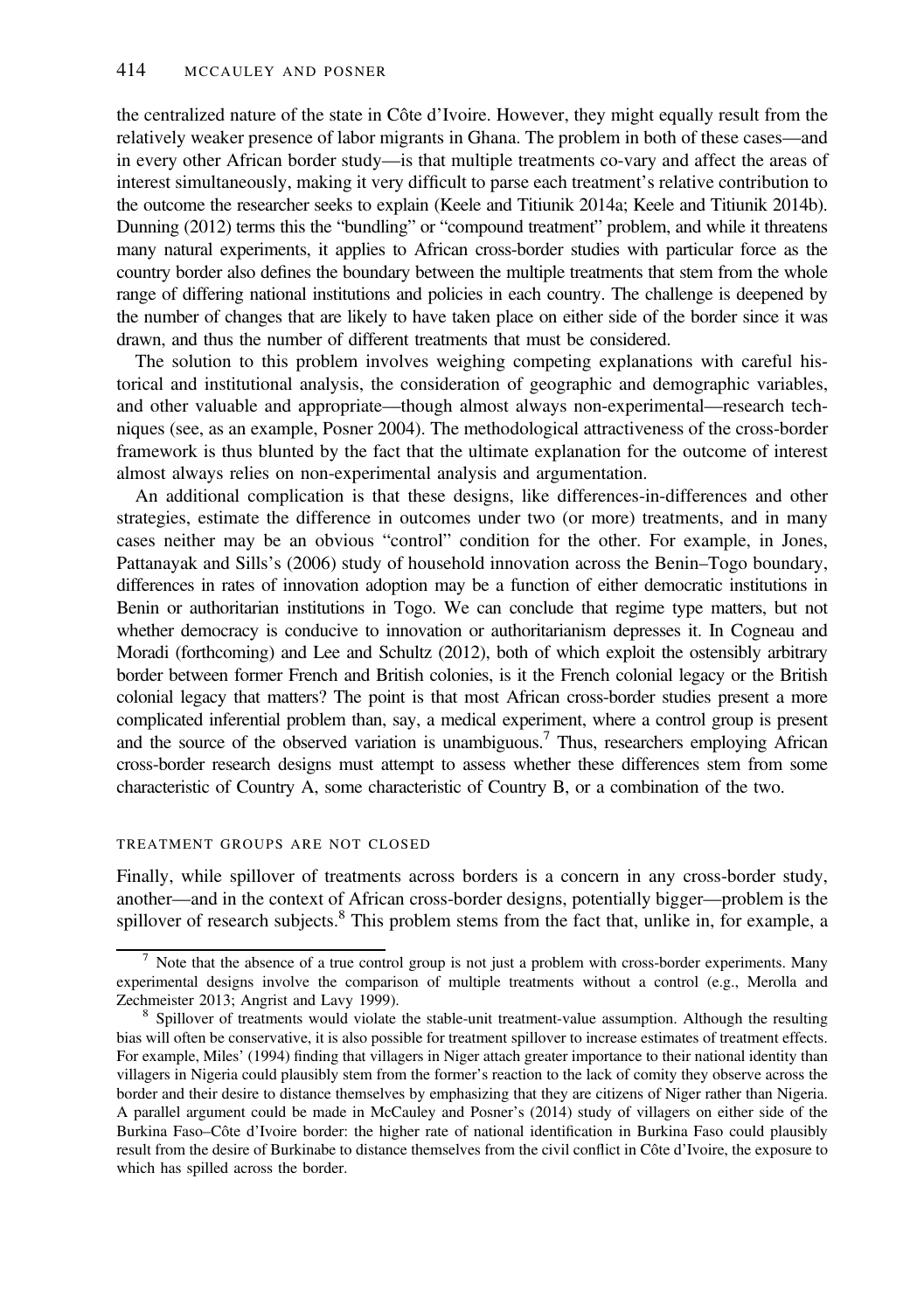pharmaceutical trial, the treatment groups in cross-border studies are not closed. Populations living in the border areas of African countries are relatively unconstrained from moving from one side of the border to the other or, within each country, into or out of the border area. Crossborder migration and movements into the border region from other parts of the country can be thought of as problems of non-compliance, whereas movements out of the border area can be thought of as a problem of attrition. $9$  If such population movements take place at random, they create analytical noise that may compromise the detection of treatment effects. More worrying is if the individual characteristics associated with migration decisions are correlated with the treatment, in which case the population movements may generate spurious treatment effects or erroneous null findings. All impact analyses of place-based programs are potentially affected by the movement of subjects between, into, or out of control and treatment groups (Bloom [2005\)](#page-8-0). However, in Africa, the problem is exacerbated by both the permeability of national borders and the very long period of time that has elapsed since their demarcation, and hence the extended interval during which population movements may have taken place.<sup>10</sup>

Mitigating the effects of non-closed treatment groups is tricky. Testing the robustness of the cross-border difference to controls for migration will be insufficient, as the researcher will have no way of confirming that migration status is uniformly related to potential outcomes. If Countries A and B start out with the same distribution of individuals, but then those with highpotential outcomes move from A to B and those with low-potential outcomes move from B to A, then the numbers of migrants in each country may be the same, but the distribution of potential outcomes in each country will differ.

The safest, and most conservative, approach is to conduct the analysis using country of origin rather than country of residence as the treatment variable—a form of intention-to-treat analysis. A complexity to keep in mind about this strategy, however, is that the drawing of the border took place more than a hundred years ago, so a respondent's country of origin is not strictly speaking a product of as-if random assignment (though that of his or her parents may have been). Moreover, not even this fix deals entirely with the potentially endogenous exit of residents out of the border area (and hence out of the researcher's sample).

#### CONCLUSION

In an environment where experimental—and especially natural experimental—designs are increasingly prized in the social sciences, a growing number of scholars have seized upon the arbitrary nature of African borders as a source of explanatory leverage. As we suggest here, researchers who use African borders for this purpose must be mindful of the potential pitfalls of such a strategy, and of the steps that should be taken to test for and mitigate these pitfalls. While many of these issues are common to all jurisdictional studies, the porosity of most African borders and the lengthy interval between the drawing of the border and the collection of data create particularly daunting challenges of non-compliance and attrition for cross-border studies in the African context. Although some authors recognize and account for this issue (and the others we highlight), as [Table 2](#page-4-0) makes clear, many do not.

Even if a researcher does take heed of these warnings, however, African cross-border studies may still be less methodologically advantageous than is often assumed. Africa's arbitrary

<sup>&</sup>lt;sup>9</sup> For discussions of these issues see Dunning [\(2012](#page-8-0), Chapter 5) and Gerber and Green ([2012,](#page-9-0) Chapters 5–7).<br><sup>10</sup> Most African borders were demarcated at the end of the 19th century following the Berlin Conference of 1885, but the first studies that employed African borders as sources of natural experiments did not begin to appear until the 1970s, with the most methodologically self-conscious studies only appearing within the last decade.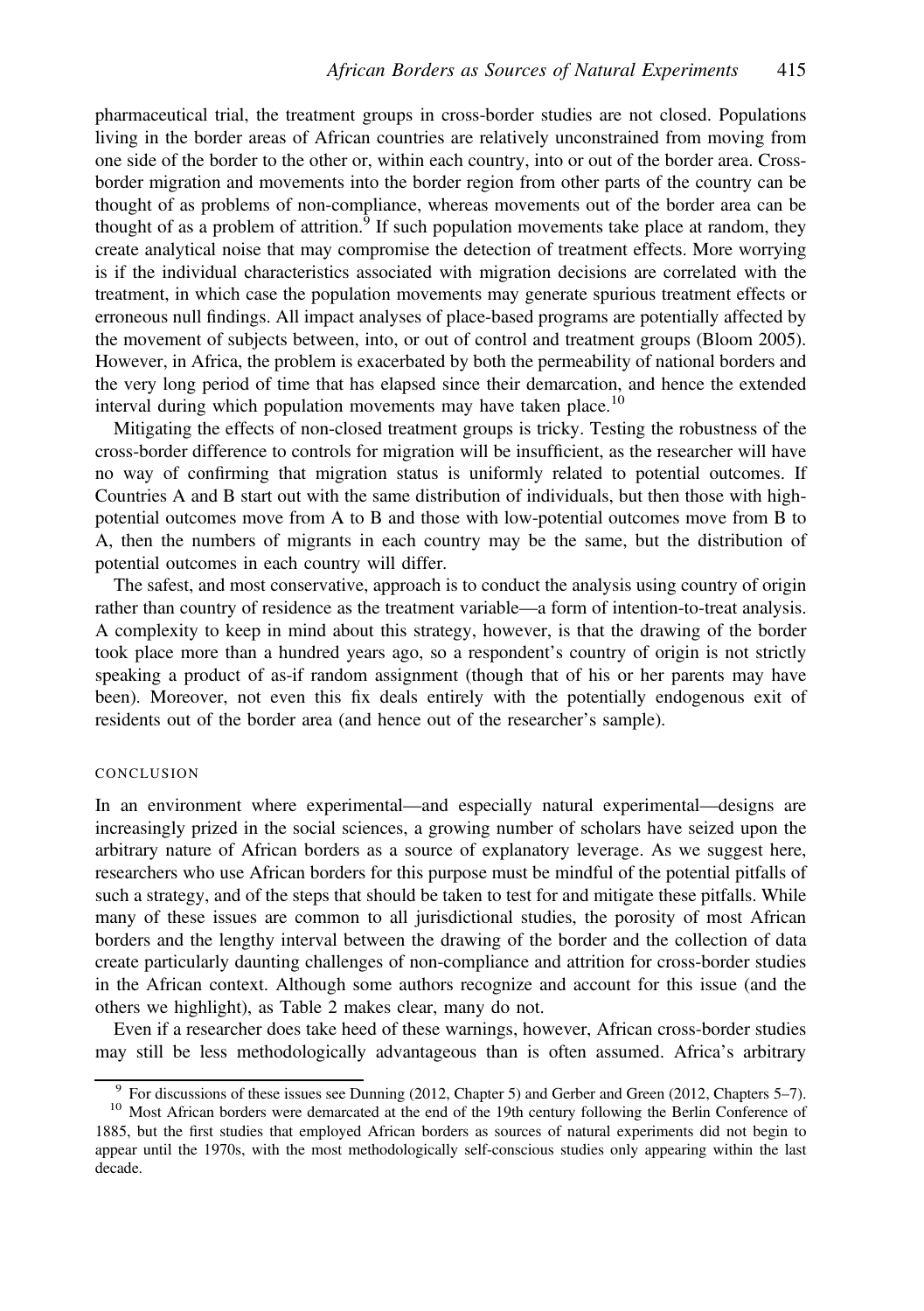<span id="page-8-0"></span>borders are attractive because they appear to offer researchers all of the inferential benefits of a natural experiment. However, as many authors underscore (e.g., Gerber and Green [2012\)](#page-9-0), the fact that the assignment process relies on argumentation about the as-if random nature of the assignment rather than true randomization implies that they should properly be viewed as observational studies rather than as experiments. Moreover, we have underscored that many of the methodological issues raised by African cross-border studies must be addressed through non-experimental methods similar to those used in observational research. Taking these steps further undermines the experimental status of the research and, with it, the in-built methodological advantages of the research design. This is not, of course, to suggest that such research is without merit. Well-executed cross-border studies, like well-executed comparative case studies (Slater and Ziblatt [2013\)](#page-10-0), can generate important contributions to knowledge—so long as researchers are mindful of their pitfalls as well as their promise.

#### REFERENCES

- Alesina, Alberto, William Easterly, and Janina Matuszeski. 2011. 'Artificial States'. Journal of the European Economic Association 9:246–77.
- Angrist, Joshua D., and Victor Lavy. 1999. 'Using Maimonides' Rule to Estimate the Effect of Class Size on Student Achievement'. Quarterly Journal of Economics 114(2):533–75.
- Asiwaju, A.I. 1976. Western Yorubaland Under European Rule, 1889-1945: A Comparative Analysis of French and British Colonialism. Atlantic Highlands, NJ: Humanities Press.
- Asiwaju, A.I. ed. 1985. Partitioned Africans: Ethnic Relations Across Africa's International Boundaries, 1884-1984. London: C. Hurst & Company.
- Berger, Daniel. 2009. 'Taxes, Institutions and Local Governance: Evidence from a Natural Experiment in Colonial Nigeria'. Unpublished paper. New York: New York University.
- Bloom, Howard S. 2005. 'Randomizing Groups to Evaluate Place-Based Programs'. In Howard S. Bloom (ed.), Learning More from Social Experiments: Evolving Analytical Approaches. 115–72. New York, NY: Russell Sage Foundation.
- Brownlie, Ian. 1979. African Boundaries: A Legal and Diplomatic Encyclopedia. London: C. Hurst and Company.
- Bubb, Ryan. 2013. 'The Evolution of Property Rights: State Law or Informal Norms?' Journal of Law and Economics 56(3):555–94.
- Card, David and Alan B. Krueger. 1994. 'Minimum Wages and Employment: A Case Study of the Fast-Food Industry in New Jersey and Pennsylvania'. American Economic Review 84(4):772–93.
- Coast, Ernestina. 2002. 'Maasai Socioeconomic Conditions: A Cross-Border Comparison'. Human Ecology 30(1):79–105.
- Cogneau, Denis, and Alexander Moradi Forthcoming Borders that Divide: Education and Religion in Ghana and Togo Since Colonial Times'. Journal of Economic History 74:694–729.
- Cogneau, Denis, Sandrine Mesplé-Somps, and Giles Spielvogel. 2014. 'Development at the Border: Policies and National Integration in Côte d'Ivoire and its Neighbors'. World Bank Economic Review.
- Druckman, James N., Donald P. Green, James H. Kuklinski, and Arthur Lupia. 2011. 'Experimentation in Political Science'. In James N. Druckman et al. (eds), Cambridge Handbook of Experimental Political Science. 3–11. New York, NY: Cambridge University Press.
- Dunning, Thad. 2008. 'Improving Causal Inference: Strengths and Limitations of Natural Experiments'. Political Research Quarterly 61:282–93.
- ——. 2012. Natural Experiments in the Social Sciences: A Design-Based Approach. New York, NY: Cambridge University Press.
- Elton, Catherine. 2005. 'The Jivaro People Between Peru and Equador'. In Paul Ganster and David Lorey (eds), Borders and Border Politics in a Globalizing World. 107–15. Lanham, MD: SR Books.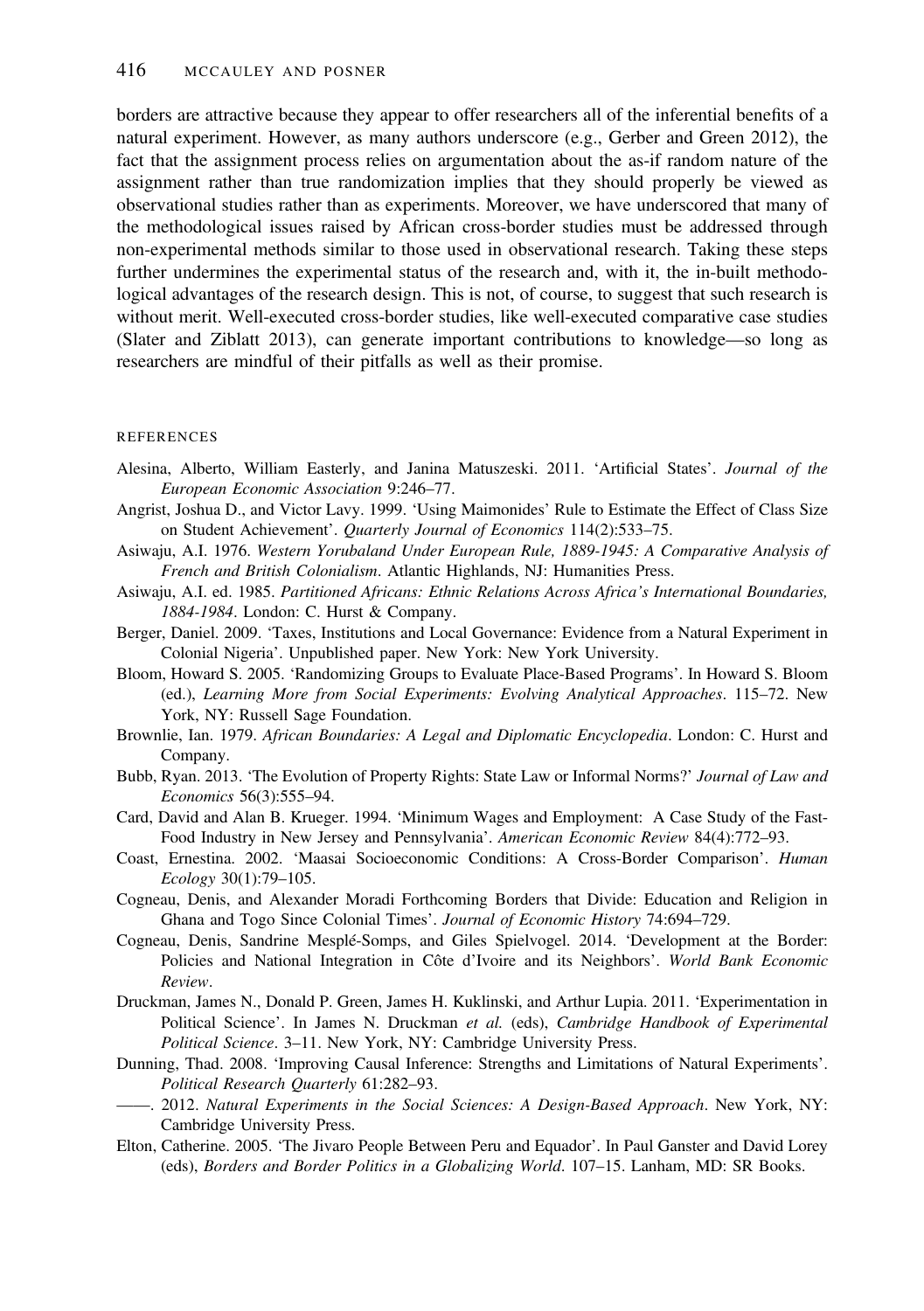- <span id="page-9-0"></span>Englebert, Pierre, Stacy Tarango, and Matthew Carter. 2002. 'Dismemberment and Suffocation: A Contribution to the Debate on African Boundaries'. Comparative Political Studies 35:1093–118.
- Firmin-Sellers, Kathryn. 2000. 'Institutions, Contexts, and Outcomes: Explaining French and British Rule in West Africa'. Comparative Politics 32(3):253–72.
- Gerber, Alan S., and Donald P. Green. 2012. Field Experiments: Design, Analysis and Interpretation. New York, NY: Norton.
- Gerber, Alan S., James G. Gimpel, Donald P. Green, Daron R. Shaw. 2011. 'How Large and Long-lasting Are the Persuasive Effects of Televised Campaign Ads? Results from a Randomized Field Experiment'. American Political Science Review 105:135–50.
- Green, Elliott. 2012. 'On the Size and Shape of African States'. International Studies Quarterly 56(2):229–44.
- Hargreaves, J.D. 2005. 'West African Boundary Making'. In Paul Ganster and David Lorey (eds), Borders and Border Politics in a Globalizing World. 97–105. Lanham, MD: SR Books.
- Huillery, Elise. 2006. 'Colonization, Institutions and Development in the Former French West Africa'. Unpublished paper, Paris, France: DIAL-IRD.
- ——. 2009. 'History Matters: The Long-Term Impact of Colonial Public Investments in French West Africa'. American Economic Journal: Applied Economics 1(2):176–215.
- Jones, Kelly M., Subhrendu Pattanayak, and Erin Sills. 2006. 'Democracy and Dictatorship: Comparing Household Innovation Across the Border of Benin and Togo'. Unpublished paper. Durham, NC: RTI and NCSU.
- Krasno, Jonathan S. and Donald P. Green. 2008. 'Do Televised Presidential Ads Increase Voter Turnout? Evidence from a Natural Experiment'. The Journal of Politics 70:245–61.
- Keele, Luke, and Rocio Titiunik. 2014a. Natural Experiments Based on Geography'. Political Science Research and Methods.
- ——. 2014b. Geographic Boundaries as Regression Discontinuities'. Political Analysis, doi:10.1093/pan/ mpu014: 1-29.
- Laitin, David D. 1986. Hegemony and Culture: Politics and Religious Change Among the Yoruba. Chicago, IL: The University of Chicago Press.
- Lee, Alexander, and Kenneth Schultz. 2012. 'Comparing British and French Colonial Legacies: A Discontinuity Analysis of Cameroon'. Quarterly Journal of Political Science 7:1–46.
- MacLean, Lauren M. 2010. Informal Institutions and Citizenship in Rural Africa: Risk and Reciprocity in Ghana and Côte d'Ivoire. New York, NY: Cambridge University Press.
- McCauley, John F., and Daniel N. Posner. 2014. 'The Political Sources of Religious Identification: A Study on the Burkina Faso-Côte d'Ivoire Border'. Unpublished paper. Los Angeles: University of California.
- Mendoza, Cristobal. 2000. 'African Employment in Iberian Construction: A Cross-Border Analysis'. Journal of Ethnic and Migration Studies 26(4):609–34.
- Merolla, Jennifer, and Elizabeth Zechmeister. 2013. 'Evaluating Political Leaders in Times of Terror and Economic Threat: The Conditioning Influence of Politician Partisanship'. Journal of Politics 75(3):599–612.
- Michalopoulos and Papaioannou. 2011. The Long-Run Effects of the Scramble for Africa. NBER Working Paper No. 17620. National Bureau of Economic Research.
- Michalopoulos, Stelios, and Elias Papaioannou. 2014. 'National Institutions and Subnational Development in Africa'. Quarterly Journal of Economics 129(1):151–213.
- Miguel, Edward. 2004. 'Tribe or Nation? Nation Building and Public Goods in Kenya Versus Tanzania'. World Politics 56:327–62.
- Miles, William F.S. 1994. Hausaland Divided: Colonialism and Independence in Nigeria and Niger. Ithaca, NY: Cornell University Press.
- —— 2005. 'Development, not Division: Local Versus External Perceptions of the Niger-Nigeria Border'. The Journal of Modern African Studies 43:297–320.
- Miles, William F.S., and David Rochefort. 1991. 'Nationalism Versus Ethnic Identity in Sub Saharan Africa'. American Political Science Review 85(2):393–403.